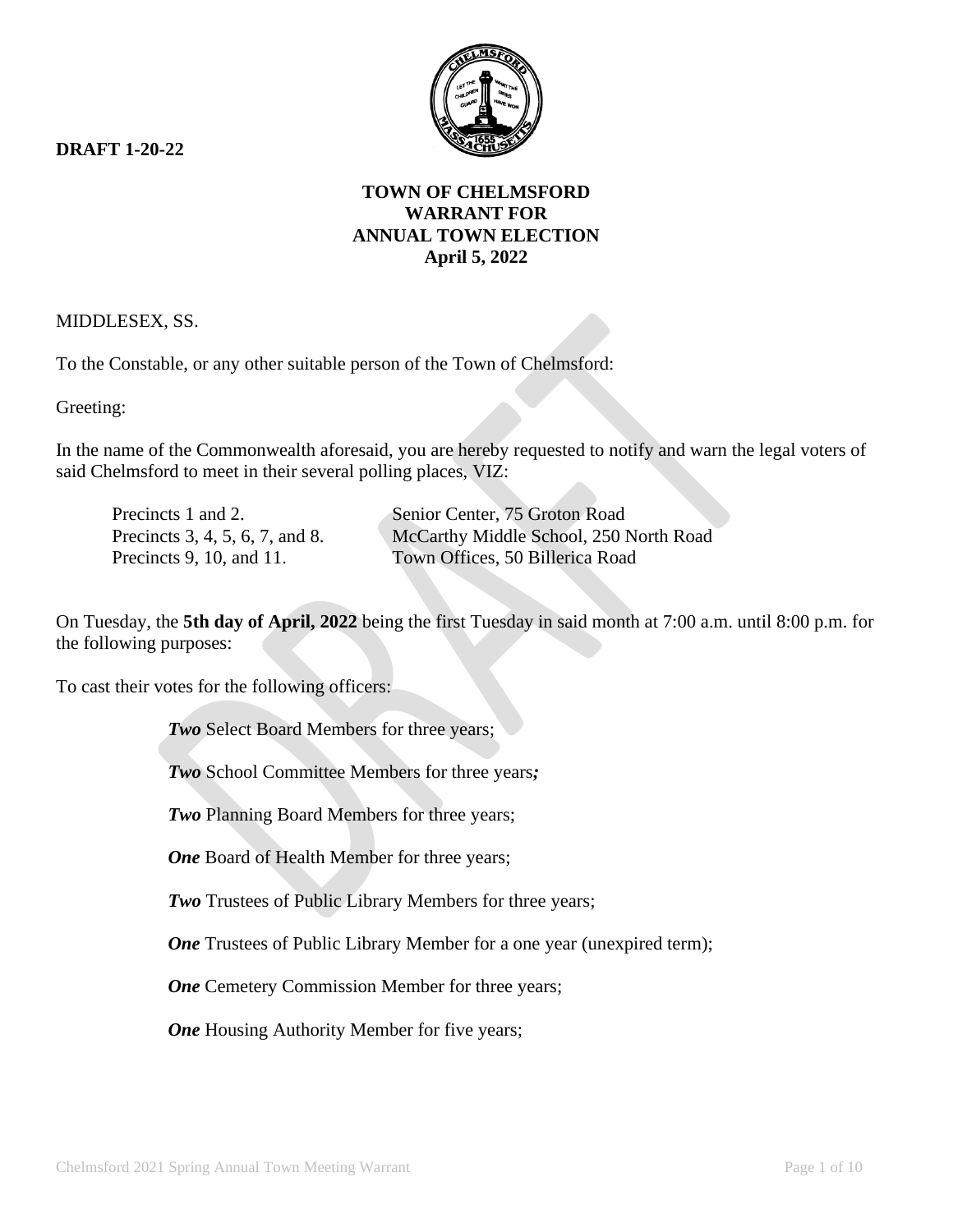# **QUESTION 1:**

Shall this Town approve the charter amendment proposed by the Town Meeting as summarized below?

Amend the Town Charter, Section 3-11 to provide that the fourth member of the Housing Authority shall be a Town Appointed Tenant Board Member in accordance with the provisions of Chapter 121B of the Massachusetts General Laws.

> **YES NO**

## **QUESTION 2:**

Shall this Town approve the charter amendment proposed by the Town Meeting as summarized below?

Amend the Town Charter, Section 2-3 (c) to provide that only elected town meeting members may seek re-election within their current precincts by notifying the Town Clerk's office of the intent to do so by using the appropriate forms supplied by the Town Clerk.

#### **YES NO**

## **QUESTION 3:**

Shall this Town approve the charter amendment proposed by the Town Meeting as summarized below?

Amend the Town Charter, Section 2-4 to provide that in the event of a tie vote in the office of town meeting member, the town clerk shall, within seven days of the election, notify elected town meeting members of that precinct of the vacancy, and under the supervision of the town clerk, any such tie shall be broken by ballots cast by the elected town meeting members participating.



# **QUESTION 4:**

Shall this Town approve the charter amendment proposed by the Town Meeting as summarized below?

Amend the Town Charter, Section 2-5 (d) to provide that in order to be eligible to fill a town meeting member vacancy, a write-in candidate shall have received at least ten (10) votes in the most recent election.

> **YES NO**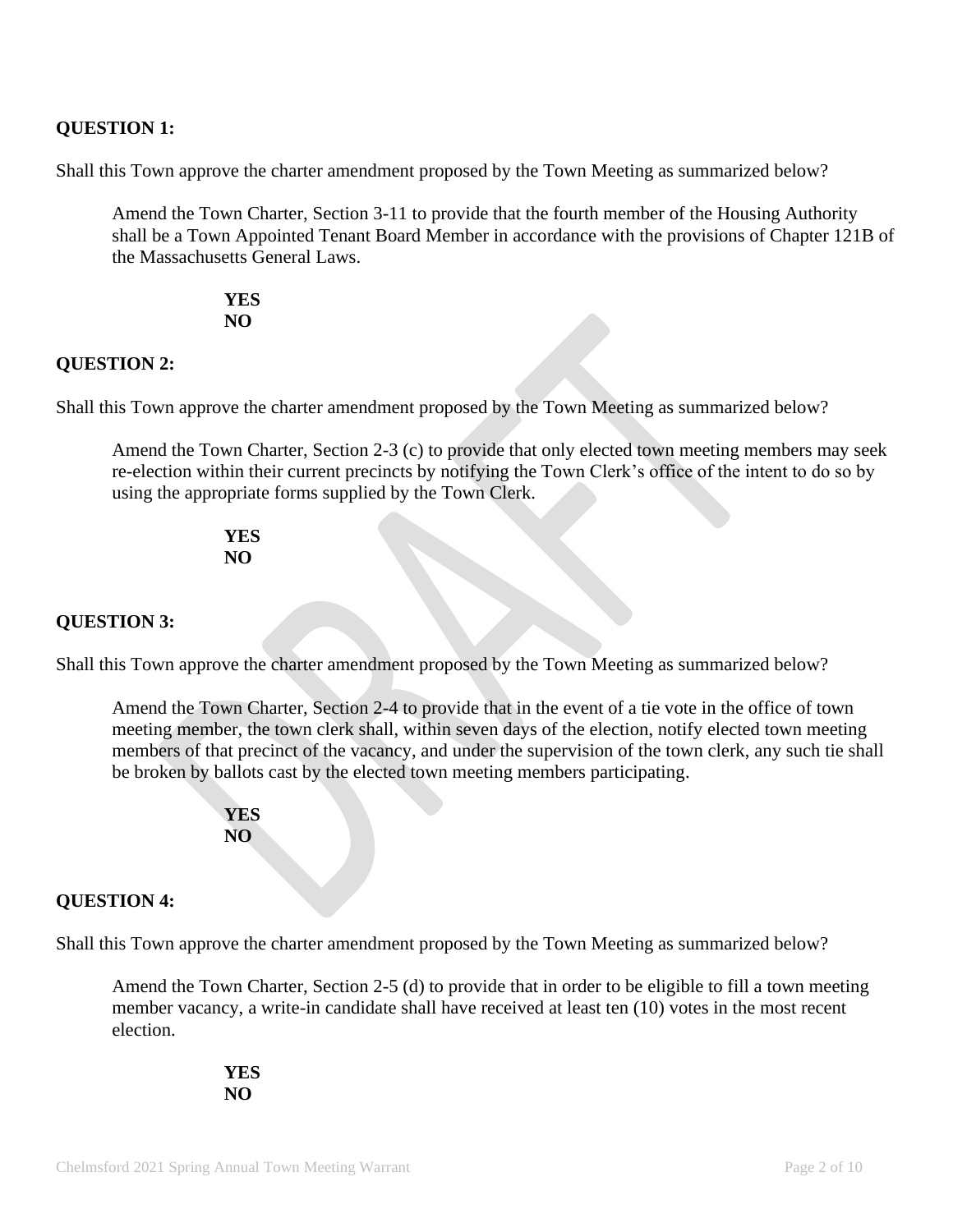and to cast their votes for the following:

*One Hundred and Sixty-Five* Representative Town Meeting Members, fifteen representatives in Precincts 1 through 11, for terms based on election results as stated in the Charter as follows: "The first third in order of votes received shall serve for three years; the second third of such order shall serve for two years; and the remaining third in such order shall serve for one year from the date of the annual town election."

and to meet in the Senior Center, 75 Groton Road, North Chelmsford, on Monday, the twenty-fifth day of April, at 7:30 p.m. in the evening, then and there to act upon the following articles, VIZ:

**ARTICLE 1.** To see if the Town will vote to hear reports of the Town Officers and Committees; or act in relation thereto.

SUBMITTED BY: **Select Board**

**ARTICLE 2.** To see if the Town will vote to amend the Fiscal Year 2022 operating budget adopted under Articles 4, 5, and 6 of the Warrant for the Spring Annual Town Meeting held on June 17, 2021; or act in relation thereto.

SUBMITTED BY: **Town Manager**

**ARTICLE 3.** To see if the Town will vote to raise and appropriate, and/or transfer from available funds a certain sum of money to be used to fund employee contract agreements between the Town and its collective bargaining units; or act in relation thereto.

### SUBMITTED BY: **Town Manager**

**ARTICLE 4.** To see it the Town will vote to raise and appropriate, or transfer from available funds a sum of money to fund the Town's Fiscal Year 2023 assessment to the Nashoba Valley Technical School District; or act in relation thereto.

### SUBMITTED BY: **Town Manager**

**ARTICLE 5.** To see if the Town will vote to raise and appropriate, or transfer from available funds a sum of money as may be required to defray charges for the operations of the Chelmsford Public Schools for the fiscal period July 1, 2022 through June 30, 2023; or act in relation thereto.

### SUBMITTED BY: **Town Manager**

**ARTICLE 6.** To see if the Town will vote to raise and appropriate, or transfer from available funds such sums of money as may be required to defray charges of the Town's General Government operations for the fiscal period July 1, 2022 through June 30, 2023; or act in relation thereto.

# SUBMITTED BY: **Town Manager**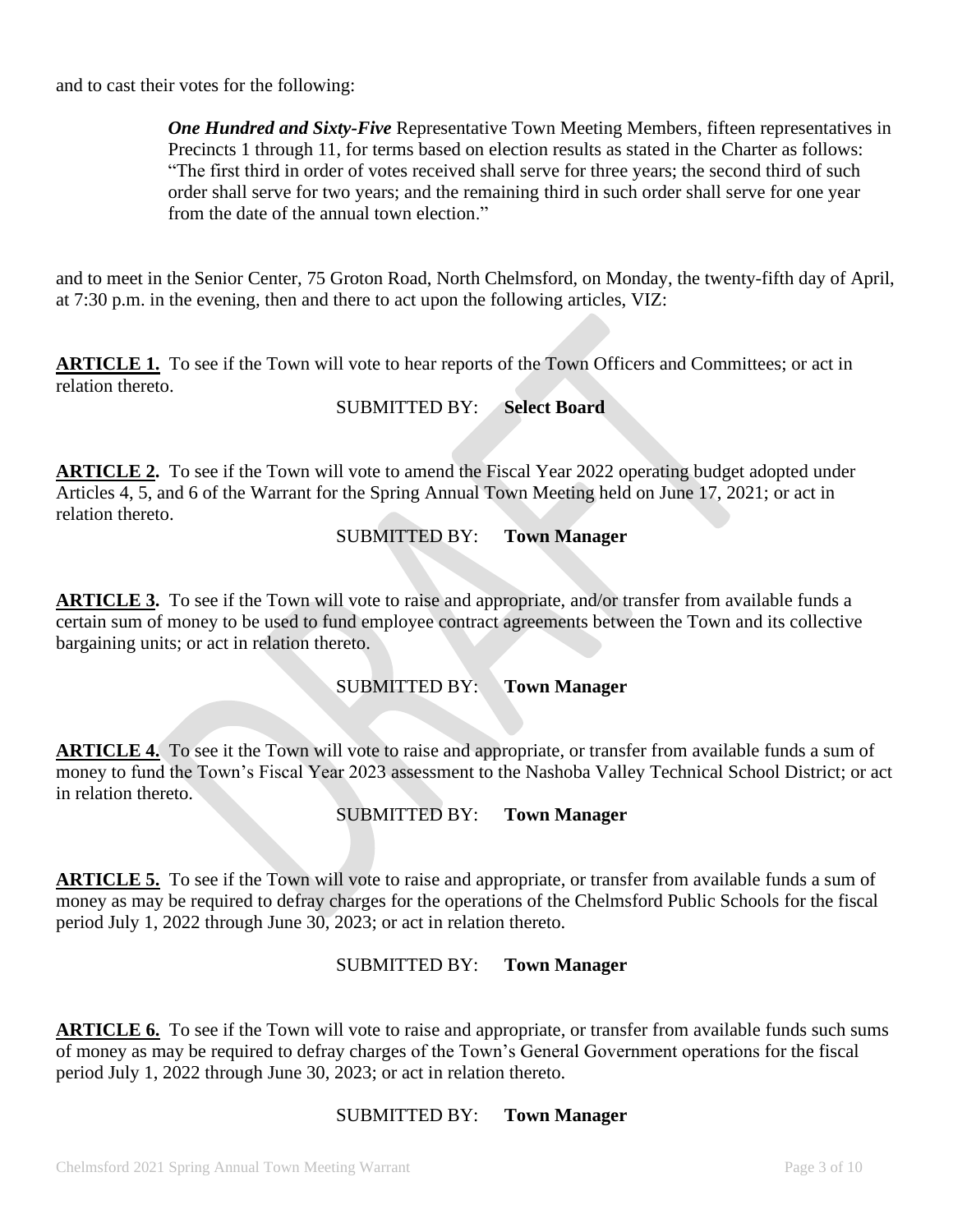**ARTICLE 7.** To see if the Town will vote to raise and appropriate, or transfer from available funds such sums of money to be used as a Reserve Fund at the discretion of the Finance Committee for Fiscal Year 2023, as provided in General Laws Chapter 40, Section 6; or act in relation thereto.

# SUBMITTED BY: **Town Manager**

**ARTICLE 8.** To see if the Town will vote to: a.) appropriate a certain sum of money for the following capital projects:

| <b>Function</b>           | <b>Department /Location</b>   | <b>FY2022 PROPOSED CAPITAL BUDGET</b><br>Project | <b>Expenditure</b> |
|---------------------------|-------------------------------|--------------------------------------------------|--------------------|
|                           |                               |                                                  |                    |
|                           | <b>Information Technology</b> | Security System                                  | \$50,000           |
| <b>Community Services</b> |                               | <b>Municipal Administration Subtotal</b>         | \$50,000           |
| Administration/           | Senior Center                 | Parking Lot Repaving                             | \$316,031          |
|                           | <b>Adams Library</b>          | <b>Computer Replacement</b>                      | \$37,920           |
|                           |                               | Carpet Replacement                               | \$25,000           |
|                           |                               | Generator                                        | \$145,000          |
|                           |                               | <b>Community Services Subtotal</b>               | \$523,951          |
|                           |                               |                                                  |                    |
|                           | Police                        | <b>Electronic Traffic Signs</b>                  | \$32,000           |
| Public<br>Safety          | Fire                          | Service 2 Plow Truck Replacement                 | \$76,078           |
|                           |                               | <b>Staff Vehicle Replacement</b>                 | \$61,000           |
|                           |                               | Mechanic's Hydraulic Lift                        | \$150,157          |
|                           |                               | <b>Public Safety Subtotal</b>                    | \$319,235          |
|                           | Highway                       | <b>Sidewalk Construction</b>                     | \$350,000          |
|                           |                               |                                                  |                    |
| Public<br>Works           |                               | Roadway Improvements                             | \$400,000          |
|                           |                               | Sidewalk Snow Removal Equipment                  | \$170,000          |
|                           | Parks                         | Truck Replacement                                | \$75,000           |
|                           |                               | <b>Public Works Subtotal</b>                     | \$995,000          |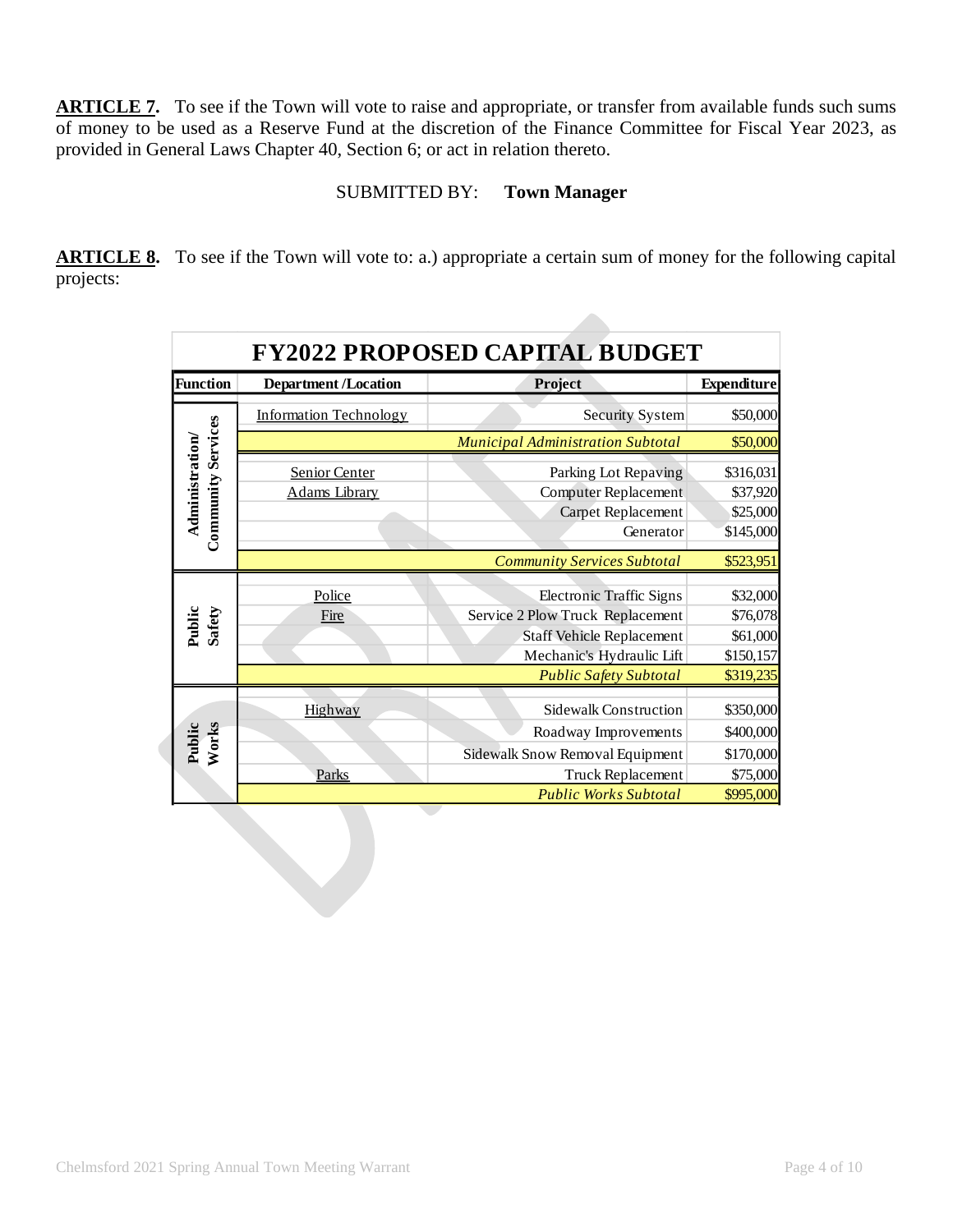|                                              | <b>Municipal Facilities</b>                       | Shop/Treatment Plant Upgrade            | \$110,000   |
|----------------------------------------------|---------------------------------------------------|-----------------------------------------|-------------|
|                                              |                                                   | Replace Vehicles with Hybrids (3)       | \$165,000   |
|                                              |                                                   | OSHA Roof Safety Ladders & Grates       | \$45,000    |
|                                              |                                                   | Center for the Arts Building Insulation | \$49,730    |
|                                              | <b>Municipal Facilities Subtotal</b><br>\$369,730 |                                         |             |
| <b>Public Facilities</b>                     | Byam, Harrington, Westlands                       | Door Hardware Upgrade                   | \$547,156   |
|                                              | <b>Harrington</b>                                 | Flooring Replacement                    | \$29,184    |
|                                              | Center                                            | <b>Restroom Partitions</b>              | \$30,360    |
|                                              | <b>Westlands</b>                                  | Kitchen Renovation                      | \$227,700   |
|                                              | South Row                                         | Kitchen Ventilation                     | \$75,900    |
|                                              | Parker Middle School                              | Lift/Elevator                           | \$127,000   |
|                                              | <b>School Facilities Subtotal</b>                 |                                         | \$1,037,300 |
|                                              |                                                   |                                         |             |
|                                              | School Technology                                 |                                         |             |
| Education<br>Public                          | Byam, Center, Harrington &                        | Security & Surveillance Upgrades        | \$598,758   |
|                                              | South Row                                         |                                         |             |
|                                              |                                                   | <b>School Technology Subtotal</b>       | \$598,758   |
| <b>CAPITAL PROJECTS TOTAL</b><br>\$3,893,974 |                                                   |                                         |             |
|                                              |                                                   |                                         |             |

; and b.) raise and appropriate, transfer and appropriate from available funds, transfer and appropriate from the General Stabilization Fund, and/or borrow a certain sum of money (or any combination thereof) to fund said projects, and to further authorize the Town Manager to enter into lease and/or purchase agreements, on such terms and conditions as the Town Manager deems appropriate in the best interests of the Town, in excess of three years; or act in relation thereto.

SUBMITTED BY: **Town Manager**

**Capital Planning Committee** *Two-Thirds Vote*

**ARTICLE 9.** Asking the town select board to investigate (with appropriate time + funds) implementing a school bus tracking system to allow parents to see the status of their childs drop off time.

## SUBMITTED BY: **Citizen Petition Chris Oak**

**ARTICLE 10.** To see if the Town will vote to raise and appropriate, transfer from available funds, and/or borrow a certain sum of money for the investigation, reporting, remediation, and other related costs pertaining to the presence of elevated levels of per- and polyfluoroalkyl substances (PFAS) that have been detected in groundwater monitoring wells located at the Town-owned property at 54 Richardson Road; or act in relation thereto.

#### SUBMITTED BY: **Town Manager** *Two-Thirds Vote*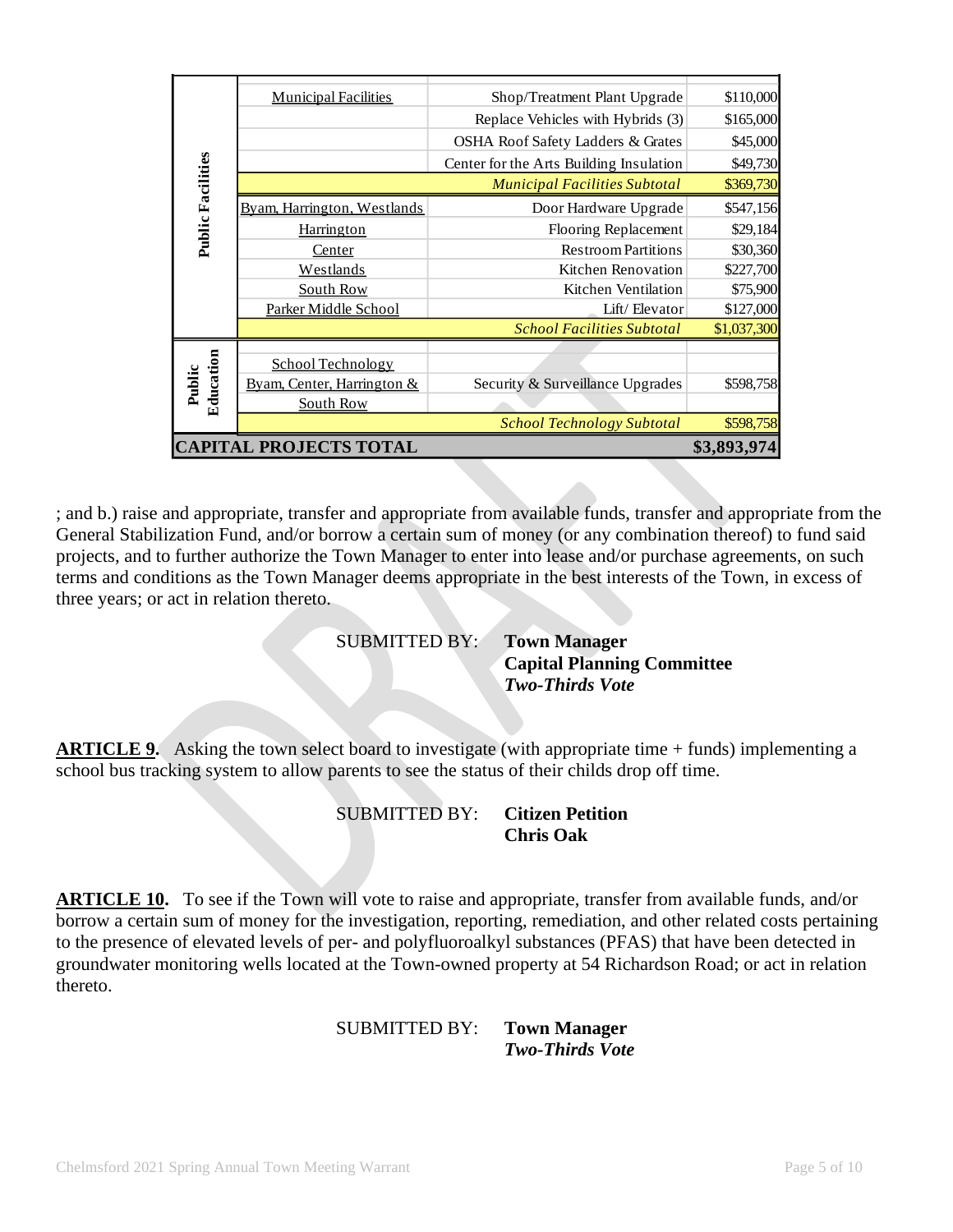**ARTICLE 11.** To see if the Town will vote to raise and appropriate, transfer from available funds, and/or borrow a certain sum of money for the Fiscal Year 2023 budget to operate the Sewer Enterprise; or act in relation thereto.

#### SUBMITTED BY: **Town Manager**

**ARTICLE 12.** To see if the Town will vote to raise and appropriate, transfer from available funds, and/or borrow a certain sum of money for the Fiscal Year 2023 budget to operate the Stormwater Management Enterprise; or act in relation thereto.

## SUBMITTED BY: **Town Manager**

**ARTICLE 13.** To see if the Town will vote to raise and appropriate, transfer from available funds, and/or borrow a certain sum of money for the Fiscal Year 2023 budget to operate the Forum Ice Rink Enterprise; or act in relation thereto.

### SUBMITTED BY: **Town Manager**

**ARTICLE 14.** To see if the Town will vote to raise and appropriate, transfer from available funds, and/or borrow a certain sum of money for the Fiscal Year 2023 budget to operate the Cable Television Public, Educational, and Governmental (PEG) Access Enterprise; or act in relation thereto.

## SUBMITTED BY: **Town Manager**

**ARTICLE 15.** To see if the Town will vote to raise and appropriate, transfer from available funds, and/or borrow a certain sum of money for the Fiscal Year 2023 budget to operate the Golf Course Enterprise; or act in relation thereto.

### SUBMITTED BY: **Town Manager**

**ARTICLE 16.** To see if the Town will vote to authorize the following total amount of expenditures for Departmental Revolving Funds for the Fiscal Year 2023 which have been established under the provisions of Chapter 35, Section 6 of the Code of the Town of Chelmsford:

| $\bullet$ | Dog Pound $& Lieensing:$                        | \$10,000; |
|-----------|-------------------------------------------------|-----------|
| $\bullet$ | Senior Citizen Trip Program:                    | \$75,000; |
| $\bullet$ | Senior Citizen Respite Care Program:            | \$75,000; |
| $\bullet$ | <b>Police Cruiser Communications Equipment:</b> | \$20,000; |
| $\bullet$ | Fire Life Safety Equipment:                     | \$20,000; |
| $\bullet$ | Sealer of Weights & Measures Inspections:       | \$40,000; |
| $\bullet$ | Cemetery Wreath/Floral Decorations:             | \$10,000; |
| $\bullet$ | <b>Onsite Sewage Facility</b>                   | \$75,000; |

or act in relation thereto.

#### SUBMITTED BY: **Town Manager**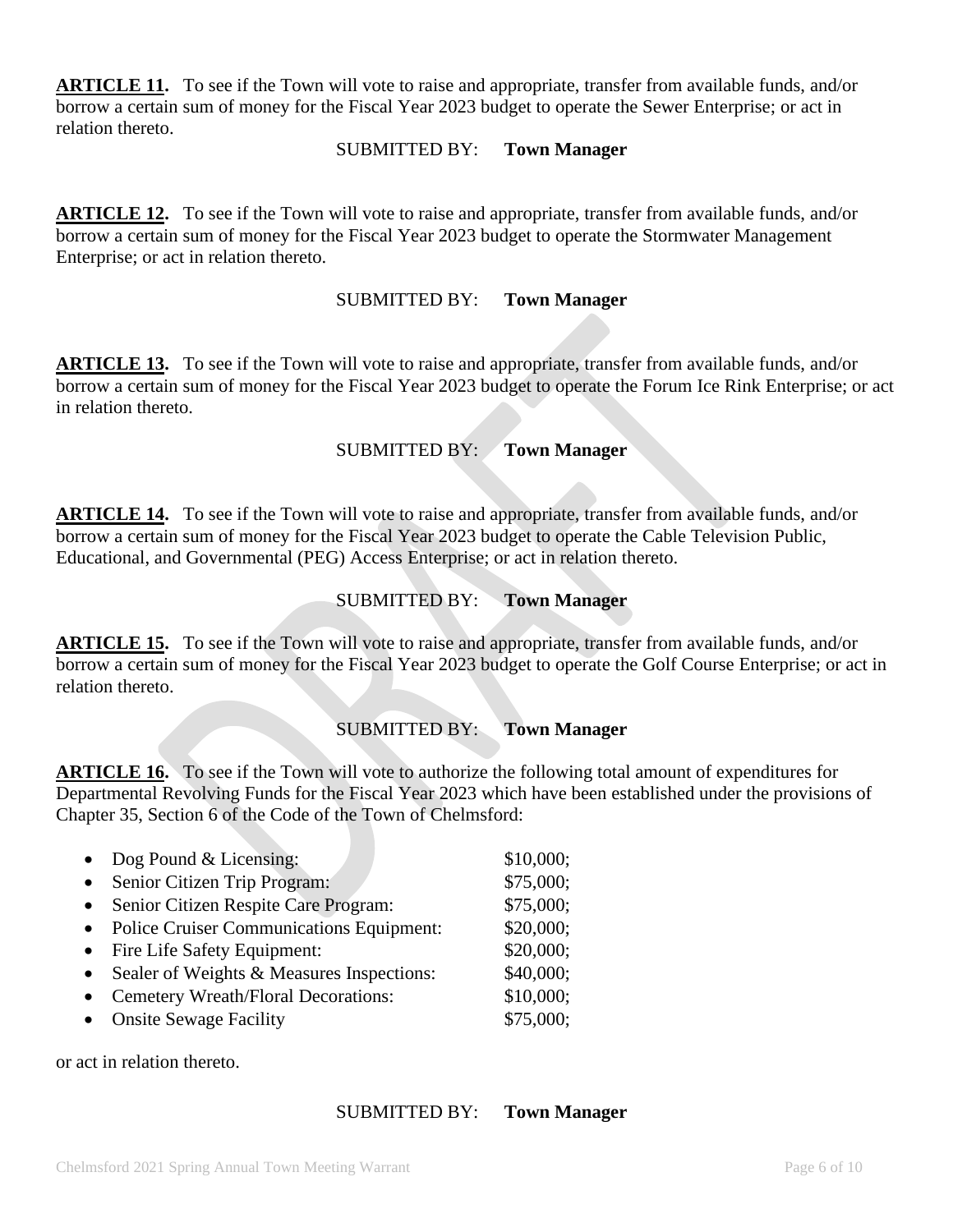**ARTICLE 17.** To see if the Town will vote to transfer a certain sum of money from the Sale of Graves and Lots to the Cemetery Improvement and Development Fund; or act in relation thereto.

# SUBMITTED BY: **Cemetery Commission**

**ARTICLE 18.** To see if the Town will vote to raise and appropriate or transfer from available funds a sum of money to fund the Community Action program established under Article 12 of the Warrant for the April 29, 1996 Spring Annual Town Meeting to provide matching funds to community improvement projects undertaken by individuals and/or organizations within the Town of Chelmsford; or act in relation thereto.

# SUBMITTED BY: **Town Manager**

**ARTICLE 19.** To see if the Town will vote to transfer a sum of money that has been received by the Town under the Town's inclusionary housing zoning bylaw to the Affordable Housing Stabilization Fund; or act in relation thereto.

# SUBMITTED BY: **Town Manager**

**ARTICLE 20.** To see if the Town will vote to:

A. hear and act on the report of the Community Preservation Committee on the Fiscal Year 2023 Community Preservation budget;

B. appropriate a certain sum of money from Fiscal Year 2023 Community Preservation Fund revenues and/or from Community Preservation Fund reserves for the payment of Fiscal Year 2023 debt service;

C. appropriate from Fiscal Year 2023 Community Preservation Fund revenues a sum of money to meet the administrative expenses and all other necessary and proper expenses of the Community Preservation Committee for Fiscal Year 2023; and

D. reserve for future appropriation amounts from Fiscal Year 2023 Community Preservation Fund revenues as recommended by the Community Preservation Committee:

- (1) a sum of money for the acquisition, creation and preservation of open space,
- (2) a sum of money for the acquisition and preservation of historic resources,
- (3) a sum of money for the creation, preservation and support of community housing; and
- (4) a sum of money for the Community Preservation Fund Fiscal Year 2023 Budgeted Reserve

; or act in relation thereto.

# SUBMITTED BY: **Community Preservation Committee**

**ARTICLE 21.** To see if the Town will vote to appropriate and transfer a certain sum of money from the Community Preservation Fund General Reserve for the purchase and installation of new playground equipment at Varney Playground; or act in relation thereto.

SUBMITTED BY: **Community Preservation Committee**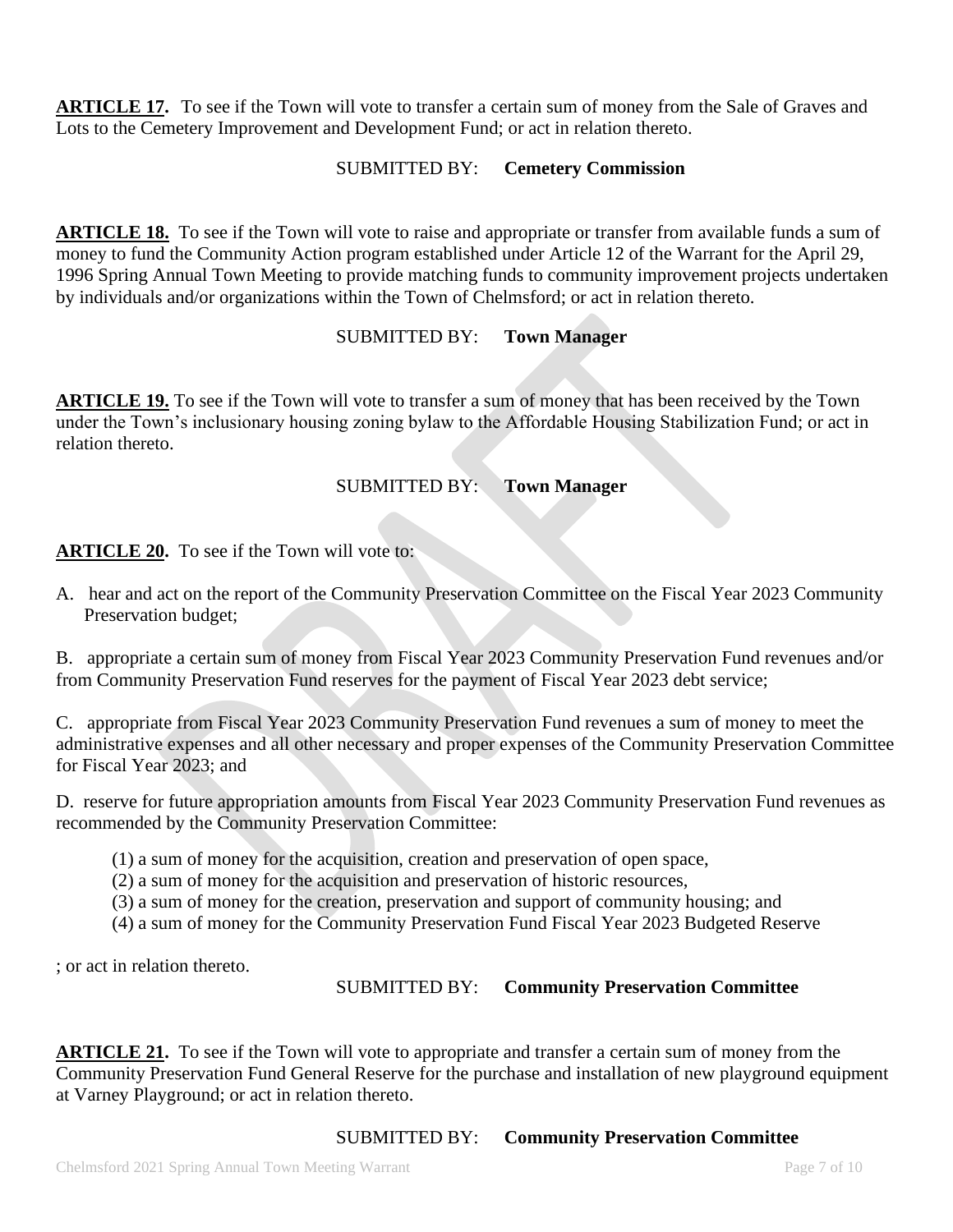**ARTICLE 22.** To see if the Town will vote to appropriate and transfer a certain sum of money from the Community Preservation Fund General Reserve for the purchase and installation of outdoor fitness equipment at the Town-owned land located at the corner of Wilson Street and Chelmsford Street; or act in relation thereto.

## SUBMITTED BY: **Community Preservation Committee**

**ARTICLE 23.** To see if the Town will vote to appropriate and transfer a certain sum of money from the Community Preservation Fund General Reserve for the purchase and installation of enhancements to the HVAC system at the MacKay Public Library building; or act in relation thereto.

# SUBMITTED BY: **Community Preservation Committee**

**ARTICLE 24.** To see if the Town will vote to appropriate and transfer a certain sum of money from the Community Preservation Fund General Reserve for the purchase and installation of enhancements to the HVAC system at the North Town Hall; or act in relation thereto.

## SUBMITTED BY: **Community Preservation Committee**

**ARTICLE 25.** To see if the Town will vote to appropriate and transfer a certain sum of money from the Community Preservation Fund General Reserve for the purchase and installation of enhancements to the HVAC system at the Center Town Hall; or act in relation thereto.

# SUBMITTED BY: **Community Preservation Committee**

**ARTICLE 26.** To see if the Town will vote to: a.) accept as town ways the following mentioned streets, as laid out by the Board of Selectmen and shown by reports and plans duly filed in the office of the Town Clerk:

Charles Way

providing all the construction of the same meets with the requirements of the Select Board, and subject to the withholding of any remaining bonds until such requirements have been met; b.) authorize the Select Board to acquire any and all temporary and/or permanent easements, and any property in fee simple, with the trees thereon, by purchase, eminent domain, gift or otherwise, for the purpose of securing traffic safety and road improvements; c.) raise and appropriate, transfer and appropriate from the Stabilization Fund, and/or borrow a certain sum of money to defray all necessary costs, fees and expenses in connection with the acquisition of said land and for paying any damages which may be awarded as a result of any such taking; and d.) authorize the Select Board to negotiate and execute all necessary and proper contracts and agreements thereto; or act in relation thereto.

| <b>SUBMITTED BY:</b> Select Board |                        |
|-----------------------------------|------------------------|
|                                   | <b>DPW Director</b>    |
|                                   | <b>Two-Thirds Vote</b> |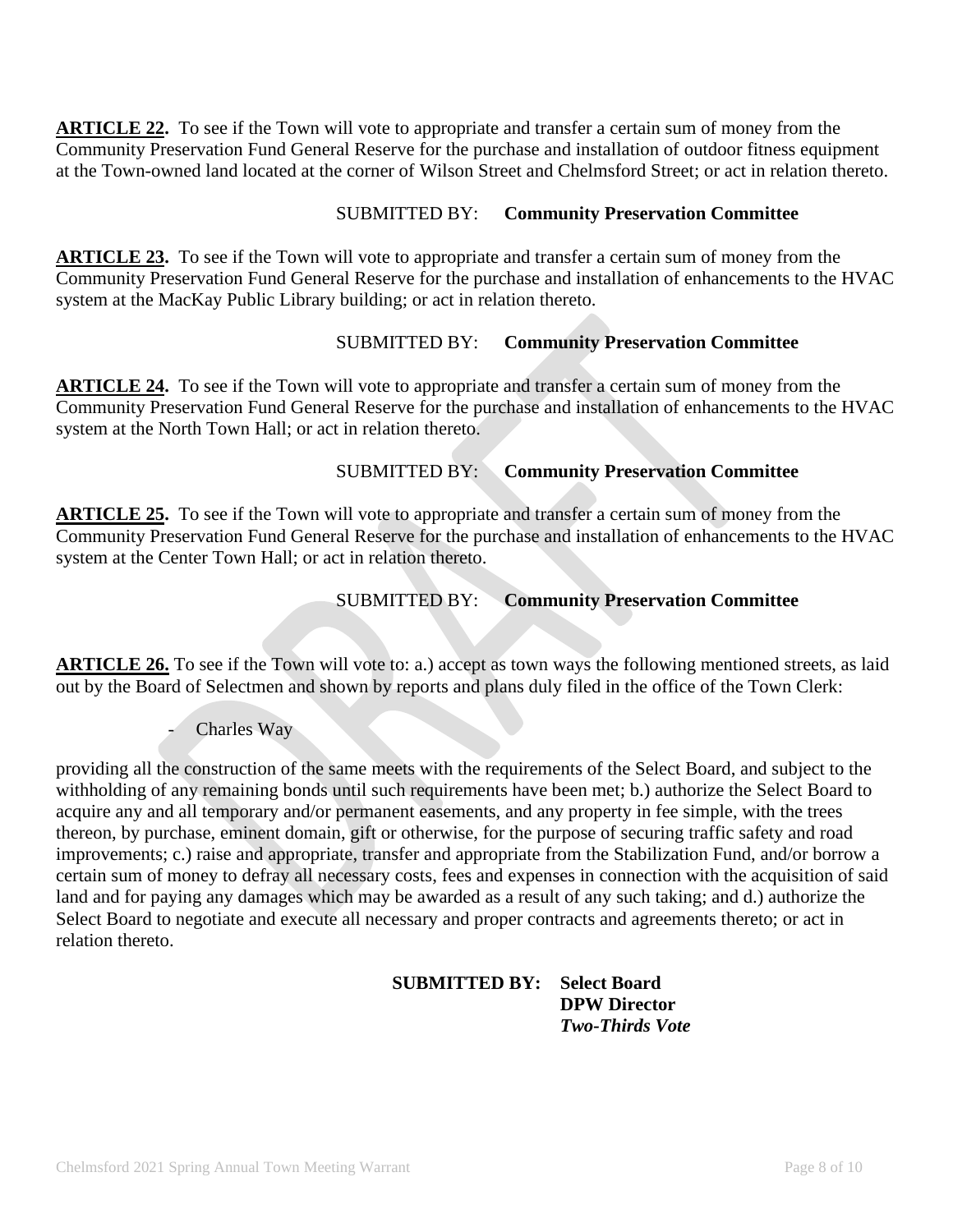Hereof fail not and make return of this warrant with your doings at the time and place of said meeting.

Given under our hands this 28th day of February, 2022

## **SELECT BOARD OF THE TOWN OF CHELMSFORD:**

\_\_\_\_\_\_\_\_\_\_\_\_\_\_\_\_\_\_\_\_\_\_\_\_\_\_\_\_\_\_\_\_\_\_\_\_\_\_\_\_\_\_\_\_\_\_\_\_\_\_

 $\overline{\phantom{a}}$  , where the contract of the contract of the contract of the contract of the contract of the contract of the contract of the contract of the contract of the contract of the contract of the contract of the contr

 $\qquad \qquad \qquad \qquad \qquad$ 

 $\mathcal{L} = \{ \mathcal{L} \mid \mathcal{L} \in \mathcal{L} \}$  , where  $\mathcal{L} = \{ \mathcal{L} \mid \mathcal{L} \in \mathcal{L} \}$  , where  $\mathcal{L} = \{ \mathcal{L} \mid \mathcal{L} \in \mathcal{L} \}$ 

 $\overline{\phantom{a}}$  , and the set of the set of the set of the set of the set of the set of the set of the set of the set of the set of the set of the set of the set of the set of the set of the set of the set of the set of the s

Virginia E. Crocker Timmins, Chair

Kenneth M. Lefebvre, Vice Chair

Mark C. Carota, Clerk

George R. Dixon, Jr.

Patricia Wojtas

## **NOTICE OF PROPOSED DATES AND TIMES FOR CONTINUED SESSIONS OF THE SPRING ANNUAL TOWN MEETING**

The Select Board shall propose the following dates and times for continued sessions of the Town Meeting of April 25, 2022:

**Thursday, April 28, 2022 at 7:30 p.m.**

**Monday, May 2, 2022 at 7:30 p.m.**

**Thursday, May 5, 2022 at 7:30 p.m.**

If additional continued sessions are necessary, they shall take place on the Monday and Thursday of the next consecutive week until the meetings are concluded.

Pursuant to Town of Chelmsford Code Chapter 154-9, these dates and times are proposed and are subject to change by vote of the Town Meeting Representatives.